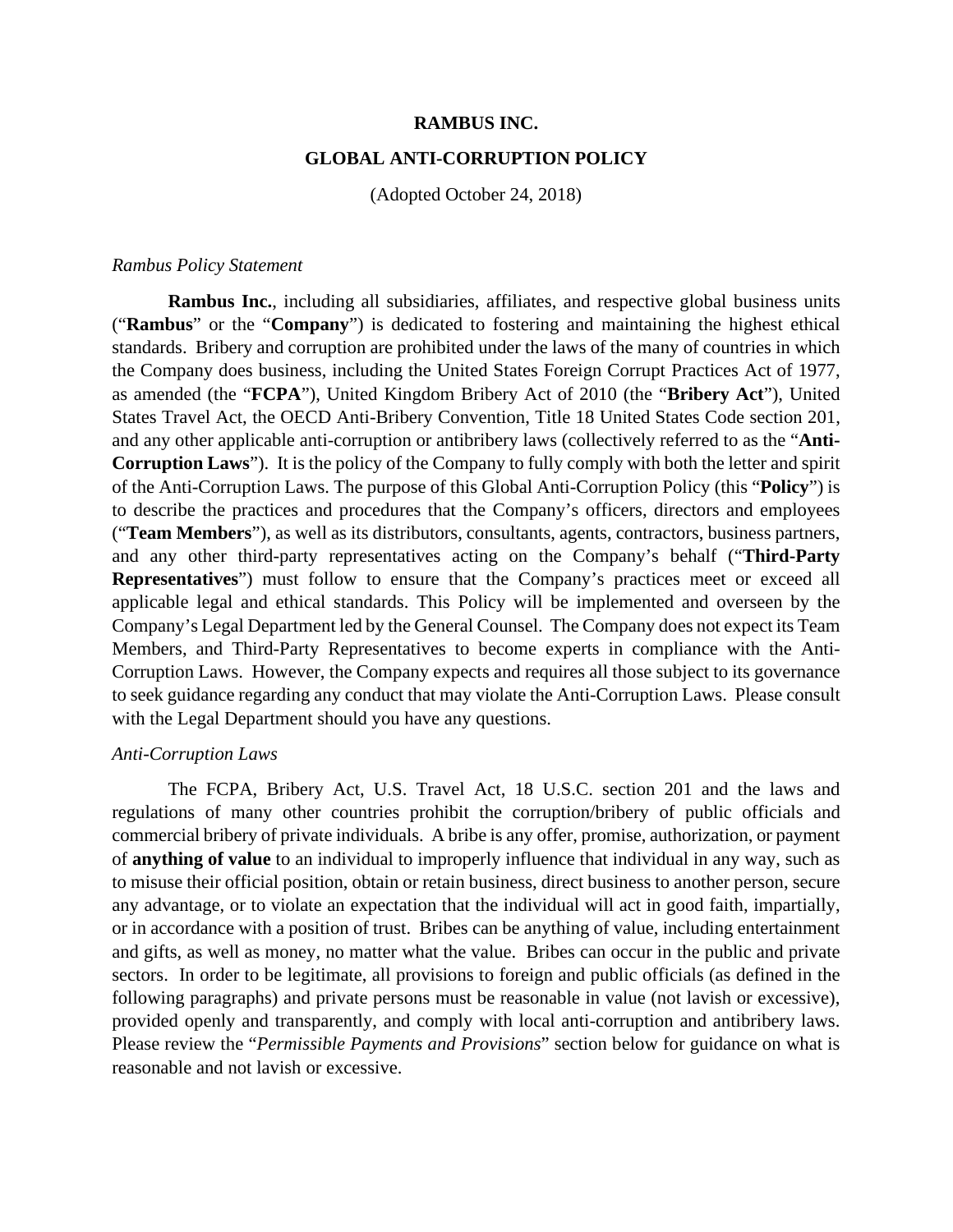Under the FCPA, nothing of value may be offered, promised, authorized, or made to any "**Foreign Official**" for the purpose of influencing a government act or otherwise obtaining or retaining business, directing business to any person, or securing any advantage. The term "**Foreign Official**" is interpreted broadly and includes, but is not limited to: (1) any employee, director, or officer of a foreign or domestic government or any department, agency, or instrumentality of a government; (2) a state-owned or controlled entity, including, in many countries, sovereign wealth funds, telecom, health care, and educational institution employees (e.g., all employees and officials of public utility companies, public universities or hospitals, nationalized healthcare facilities or government owned or controlled oil and gas or telecom companies); (3) a public international organization, such as the Red Cross or World Bank; (4) any person acting in an official capacity for or on behalf of such governmental bodies or public organizations, including entities hired to review and accept bids for a government agency; and (5) foreign or domestic political parties, candidates for political office, and members of royal families. Other laws, including the Bribery Act, also prohibit bribes to Foreign Officials. Employees should contact the Legal Department with questions regarding who may qualify as a Foreign Official.

Likewise, under title 18 U.S.C. section 201, nothing of value may be offered, authorized, promised, or made to any U.S. "**public official**" in exchange for influencing an official government act (i.e., no quid pro quo). "**Public Officials**" include U.S. federal officials that hold a position of public trust with federal official responsibilities but also may include state government officials. As noted below, you should seek guidance from the Legal Department prior to providing anything of value to a Foreign or U.S. Public Official.

Lastly, the U.S. Travel Act and Bribery Act and other laws also prohibit offering, giving, or promising a bribe to **any** individual, whether or not a foreign or domestic public official, for an improper purpose or to influence the performance of a relevant function or activity, including any activity connected with a business, trade or profession, or any activity associated with their employment. Such "commercial bribery" has increasingly been a focus of enforcement in many countries, including the U.S. and U.K. Actions that may violate the FCPA, U.S. Travel Act, or Bribery Act may also violate other laws in the countries where the Company does business, including state, local, and municipal laws, as well as conspiracy, mail and wire fraud laws. **Bribery of anybody, whether or not a Foreign or Public Official, is therefore illegal and strictly prohibited by the Company's policies and the Anti-Corruption Laws.** 

#### *Facilitating Payments*

Some anti-corruption and anti-bribery laws permit small payments to be made to low-level government officials. However, because most anti-corruption and anti-bribery laws, such as the Bribery Act and OECD Anti-Bribery Convention outlaw these payments, it is against Company policy to make facilitating payments (unless the health or safety of an employee is at risk). If you have any question whether a payment qualifies as a facilitating payment or whether an exception may be granted from this Policy to make a facilitating payment, contact the Legal Department.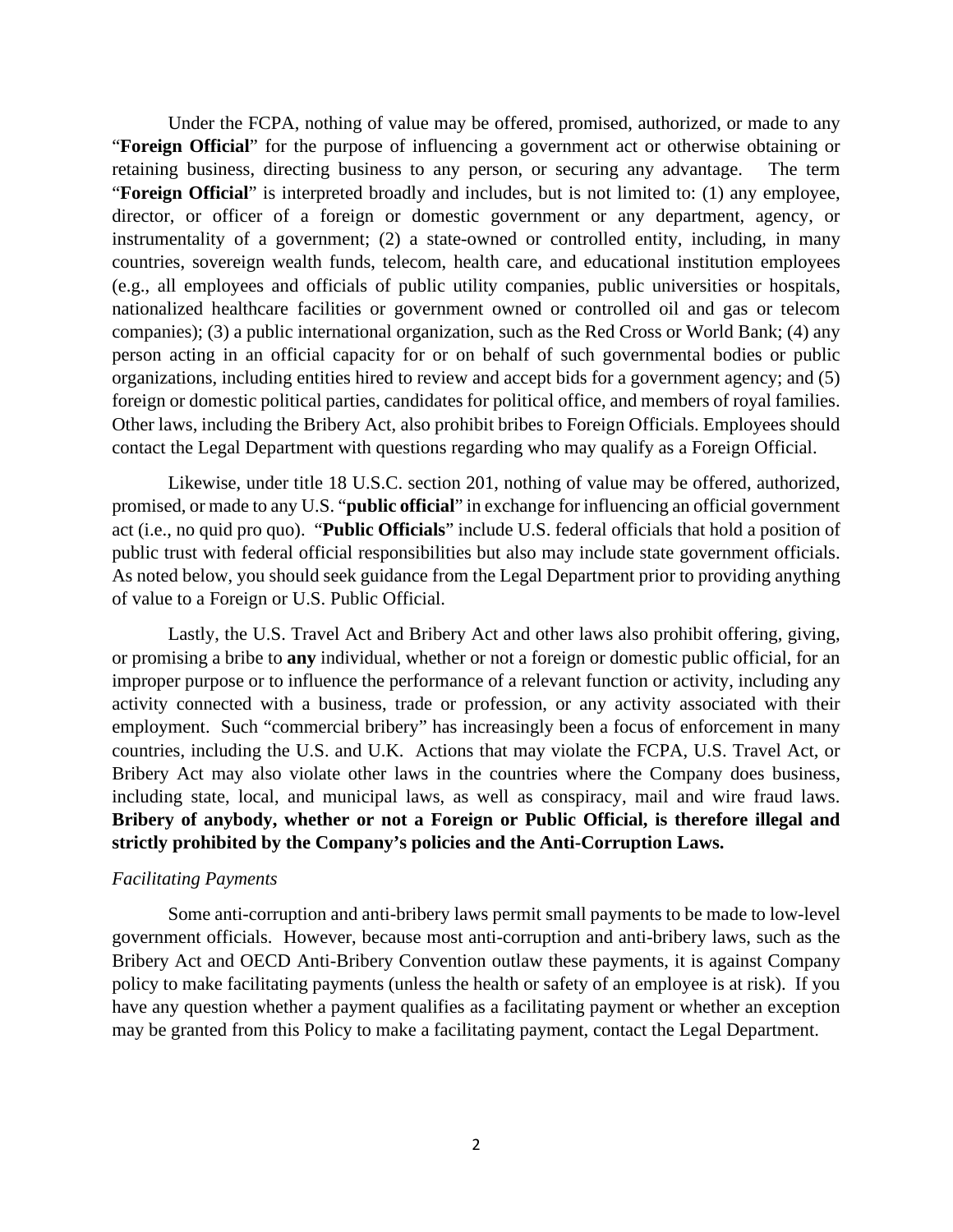### *Permissible Payments and Provisions*

The Anti-Corruption Laws permit companies, including Rambus, to provide certain types of entertainment, meals, gifts, and travel to Foreign or Public Officials provided that such entertainment and travel expenses are: (a) bona fide and related to a legitimate business purpose ( i.e. , not provided to obtain or retain business or to gain an improper advantage); (b) reasonable in amount; (c) legal under the written laws of the Foreign or Public Official's home country; (d) not in the form of cash; and (e) properly booked in the Company's books and records. For example, legitimate business purposes are to educate, promote, or explain the Company's products or services or to provide training or educational information to customers. **As noted below, all provisions to Foreign or Public Officials must be pre-approved, in writing, by the Legal Department.** 

Team Members may provide modest meals, gifts, travel, and entertainment to private persons provided the value is reasonable (not lavish or excessive), is in good taste, related to a legitimate business purpose, in accordance with the Code of Business Conduct and Ethics and Business Travel & Expense Policy, lawful under local laws, and properly booked in the Company's books and records. Whether things of value are provided to Foreign or Public Officials or private persons, all provisions must be reasonable in value, not lavish or excessive. Team members must use their sound judgment in making this determination considering the following guidelines:

- For meals, expenses should rarely be more than \$100-\$150 per person. Bottles of wine that cost hundreds of dollars or other excessive alcohol purchases are unacceptable as are \$500 per person dinners, for instance;
- Hotel accommodations should be reasonable—generally think Marriott or Hilton rather than the Four Seasons;
- Airfare should be economy fare unless otherwise approved by the Legal Department;
- Gifts should be of nominal value such as Company-logo bearing items (e.g., mugs, pens, duffle bags, T-Shirts, etc.), similar inexpensive items, and must never be in cash. Expensive gifts such as jewelry, watches, designer pens, and fancy bottles of wine are not appropriate. Keeping the value of the gifts \$50 in value or less should ensure compliance with these guidelines; and
- Entertainment should be in good taste (no gentlemen's establishments), reasonable in value, and customary. Taking a private customer/person to a sporting event, golfing, or to similar events is appropriate. Providing tickets to the World Cup or Super Bowl could be viewed as excessive.

# *Third-Party Representatives*

The Company violates Anti-Corruption Laws if it authorizes a Third-Party Representative, such as a consultant, agent, contractor, reseller, joint venture partner or any other intermediary, to engage in a forbidden bribe on its behalf. In addition, the Company can be held liable if it disregards or ignores signs (also known as "**red flags**," as discussed below) that should have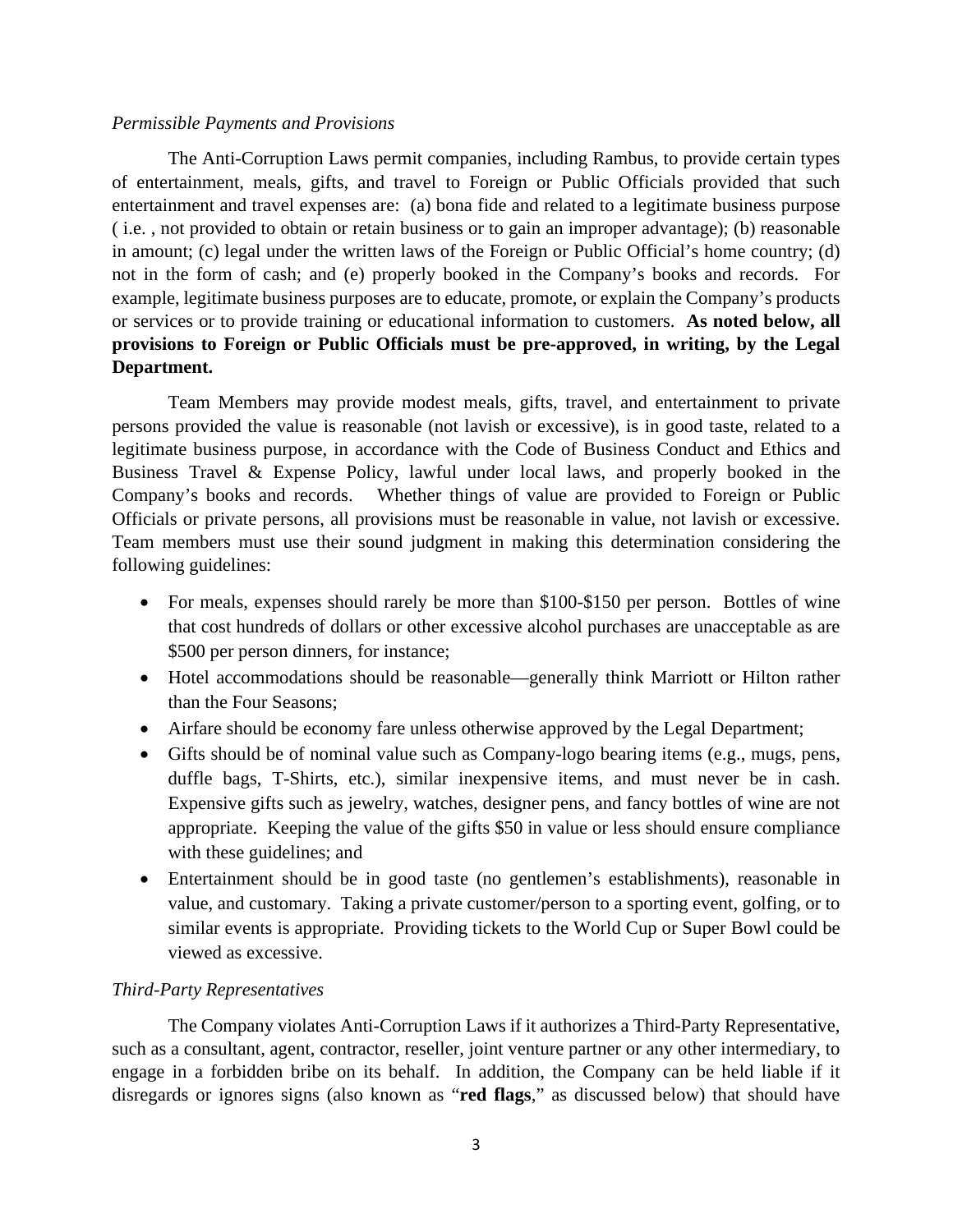alerted the Company that a Third-Party Representative intended to make an illegal bribe on its behalf. Under the FCPA, firm belief that the Third-Party Representative will pass through all or part of the value received from the Company to a government official, or an awareness of facts that create a "high probability" of such a pass-through, also constitute knowledge under this law. As such, Third-Party Representatives should be investigated, also known as conducting due diligence, prior to their engagement with the Company to ensure their commitment to compliance with the Anti-Corruption Laws.

**The Company should conduct risk-based due diligence on Third-Party Representatives prior to their engagement.** Risk-based due diligence is the investigation or vetting of a Third-Party Representative based on the particular risks presented by such third party. Before entering into, or renewing an agreement with, or compensating a Third-Party Representative, the Company should perform an analysis of that party's reputation for, and history of, legal compliance, particularly with respect to the Anti-Corruption Laws. The Third-Party Representative's qualifications should be determined and documented. As such, all contracts with Third-Party Representatives must be approved by the Legal Department, who will manage the risk-based due diligence process. Please contact the Legal Department if you have any questions.

Company personnel, including members of the Legal Department, should be particularly alert to any "red flags" that may be encountered during due diligence or in transactions with Third-Party Representatives. "**Red flags**," as discussed in more detail below, can arise with any third party involved with the Company's foreign business operations, but arise more frequently in dealings with joint venture partners and foreign agents (such as promoters, sales agents, distributors, resellers, or consultants). **The basic rule is simple: a red flag cannot be ignored, it must be addressed.** 

"**Red flags**" can arise at any stage of a transaction – during due diligence, during contract negotiations, in the course of operations, or at renewal or termination. "Red flags" that do not present serious issues at one stage of a transaction or relationship may pose significant liability risks when they appear at a different stage or in combination with a different overall set of facts. Thus, the significance of "red flags" must be considered in context rather than in isolation. All "red flags" must immediately be investigated and appropriately addressed. If you become aware of facts that may be "red flags" but are not sure how to respond to them, you should immediately contact the Legal Department.

The following are some "red flags" that frequently arise with third-party representatives involved in non-U.S. operations:

- A reference check reveals the third party's flawed background or reputation;
- The transaction involves a country known for corrupt payments;
- The Third-Party Representative is suggested by a government official, particularly one with discretionary authority over the business at issue;
- The Third-Party Representative objects to Anti-Corruption Law representations in Company agreements;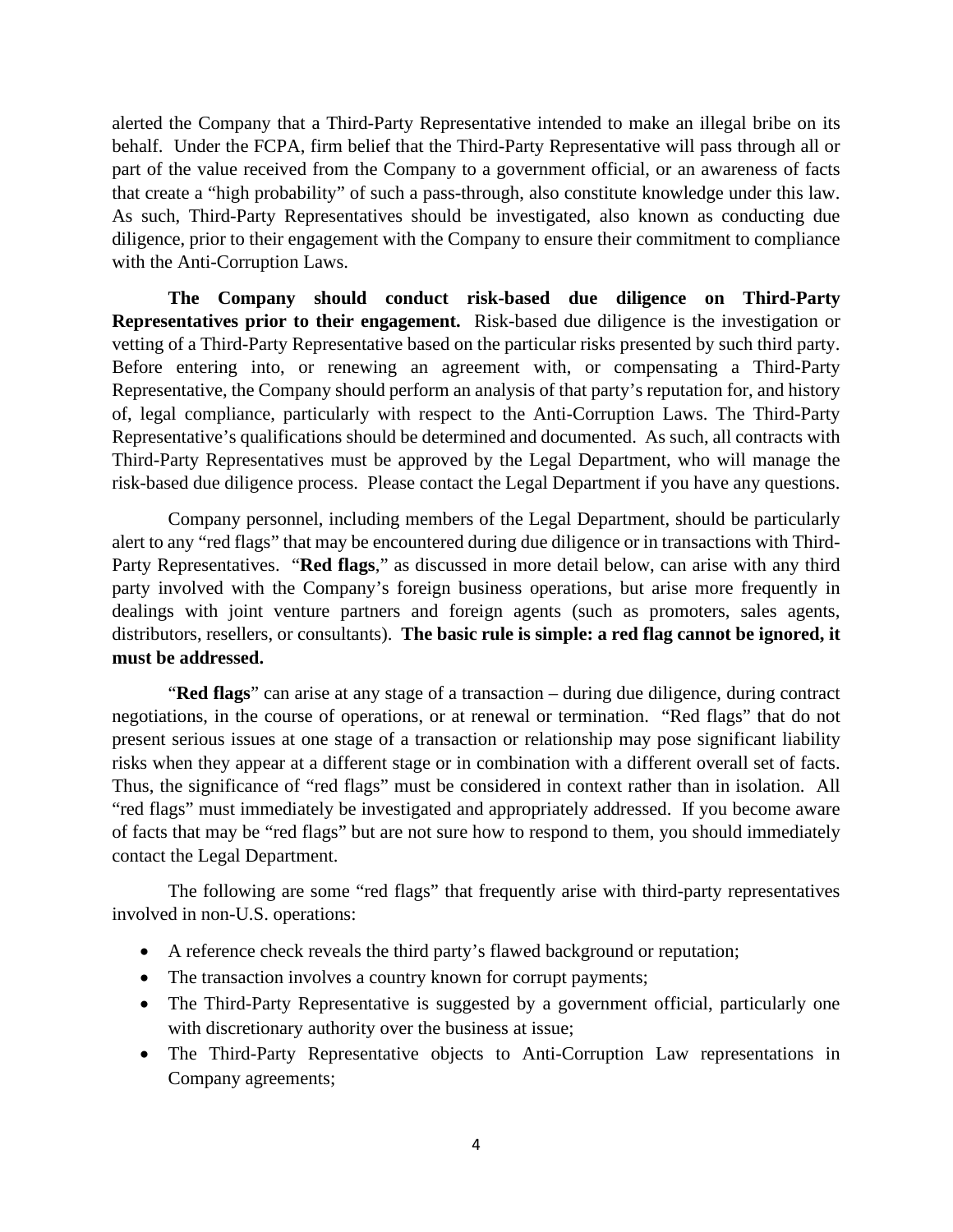- The Third-Party Representative has a close personal or family relationship, or a business relationship, with a government official or relative of an official;
- The Third-Party Representative requests unusual contract terms or payment arrangements that raise local law issues, such as payment in cash, payment in another country's currency, or payment in a third country;
- The Third-Party Representative requires that his or her identity or, if the third party is a company, the identity of the company's owners, principals or employees, not be disclosed;
- The Third-Party Representative's commission exceeds the "going rate" or must be paid in cash;
- The Third-Party Representative indicates that a particular amount of money is needed in order to "get the business" or "make the necessary arrangements" or because "you know how business is done";
- The Third-Party Representative requests that the Company prepare or accept false invoices or any other type of false documentation; or
- The Third-Party Representative requests payment in a third country (i.e., not where services are rendered, or where the third party resides), or to an account in another party's name.

After due diligence is completed and any risks are mitigated, the Third-Party Representative's relationship with the Company must be memorialized by a written contract and such contract must contain appropriate Compliance with Anti-Corruption Laws language. The Company should, where appropriate, obtain periodic Anti-Corruption Laws certifications from Third-Party Representatives. As noted above, the Company's Legal Department must approve all contracts with Third-Party Representatives.

## *Political Contributions*

The Company reserves the right to communicate its position on important issues to elected representatives and other government officials. It is, however, always the Company's policy to comply fully with all local state, federal, foreign, and other applicable laws, rules, or regulations regarding political contributions. No Company funds, facilities, or services of any kind may be paid or furnished to any Foreign Official, including any candidate or prospective candidate for non-U.S. public office, to any non-U.S. political party, or to any non-U.S. political initiative, referendum, or other form of political campaign, unless explicitly permitted by applicable laws. Any such contribution must be pre-approved in writing by the General Counsel.

## *Charitable Contributions*

The Company is committed to improving and promoting the interests of the communities in which it conducts business operations. Those working on the Company's behalf may provide charitable donations only to not-for-profit bona fide charitable organizations. However, no charitable donation may be made for the purpose of inducing any individual or entity to purchase, lease, recommend, use, or arrange for the purchase or lease of a Company product or service. Prior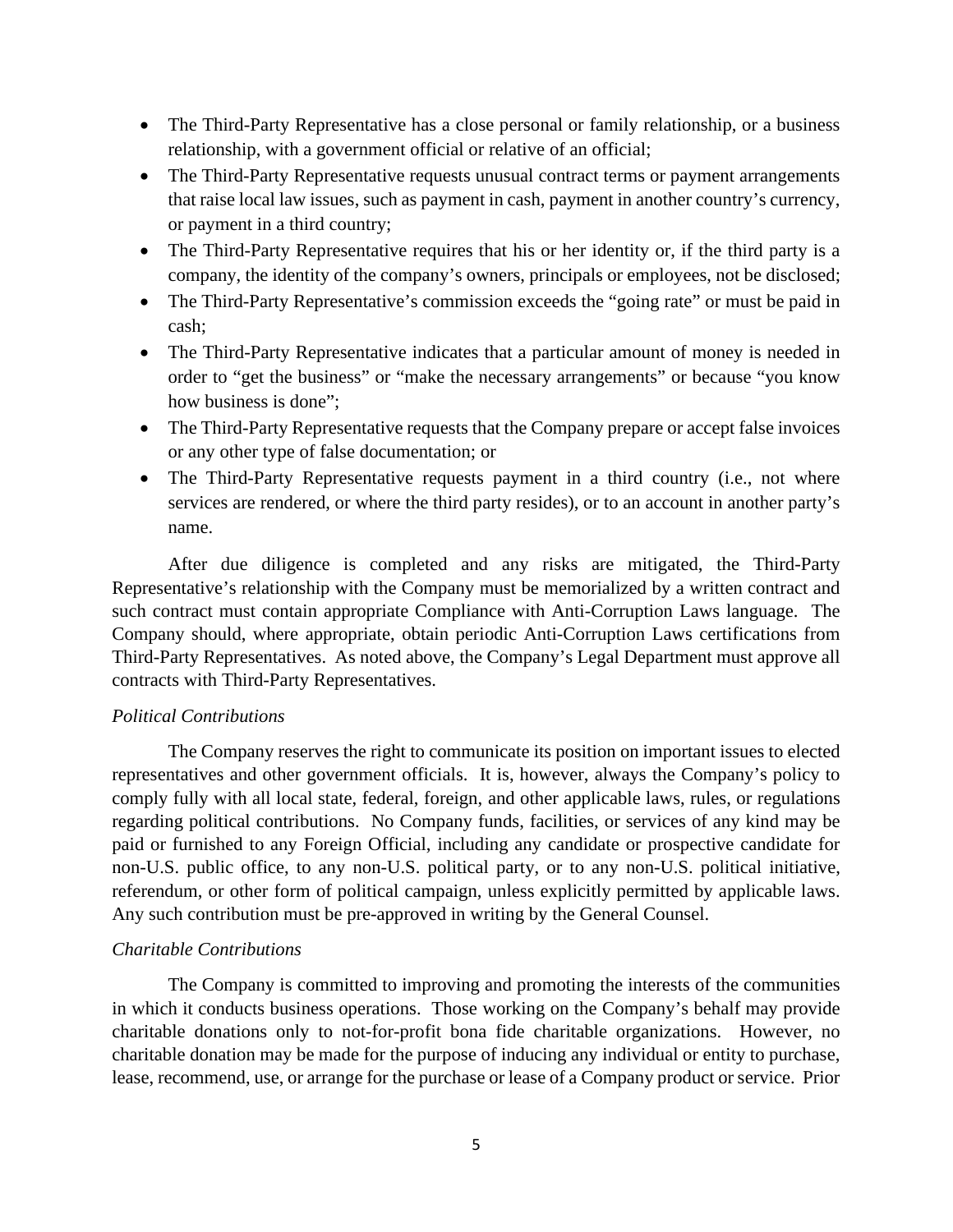approval of the General Counsel must be obtained before any charitable donation is made using Company funds, directly or indirectly.

## *Books and Records and Internal Control Violations*

This Policy requires Rambus to keep books and records which: (1) have reasonable detail; (2) accurately and fairly reflect transactions and the disposition of assets; and (3) are not false. In addition, this Policy requires that the Company keep a system of internal controls that provide reasonable assurances that transactions: (1) occur only as permitted by the Company's policies and procedures; and (2) are accurately recorded in the Company's books and records. As such, all Team Members (not just those working in finance) must assure that the Company's books and records are accurate and must never create, submit, authorize, or otherwise permit false or fictitious documents to be incorporated into the Company's books and records. All Company funds must be properly accounted for and no side, off-the books, or "slush funds" may be maintained by the Company or its Team Members. All Team Members are responsible for compliance with books and records and internal controls laws, not just those working in the finance department.

### *Penalties*

Violations of the Anti-Corruption Laws can result in severe criminal and civil penalties for both the Company and the individuals involved, including imprisonment, forfeiture of profits, and significant fines. In addition, bribery is always a violation of the Company's policies and will result in disciplinary action, up to and including termination of employment.

## *The Company's Policy*

To ensure compliance with the Anti-Corruption Laws, it is the policy of the Company that:

- 1. The use of Company funds or assets for any unlawful or improper purpose is strictly prohibited.
- 2. No payment or other thing of value shall be offered, promised, authorized, or given to any Foreign or Public Official or other individual for the purpose of obtaining or retaining business, obtaining favorable action by a government agency/department/entity, securing any advantage, directing business to any person, or inducing that individual to violate an expectation that the individual will act in good faith, impartially, misuse an official position, or in accordance with a position of trust:
	- a. All gifts, entertainment, meals, Company-sponsored travel, or other things of value provided to any person must be (a) bona fide and related to a legitimate business purpose (i.e., not provided to obtain or retain business or to gain an improper advantage); (b) reasonable in amount; (c) legal under the written laws of the Foreign or Public Official's home country; (d) consistent with the Company's Code of Business Conduct and Ethics and Business Travel & Expense Policy; (e) not in the form of cash; and (f) properly booked in the Company's books and records;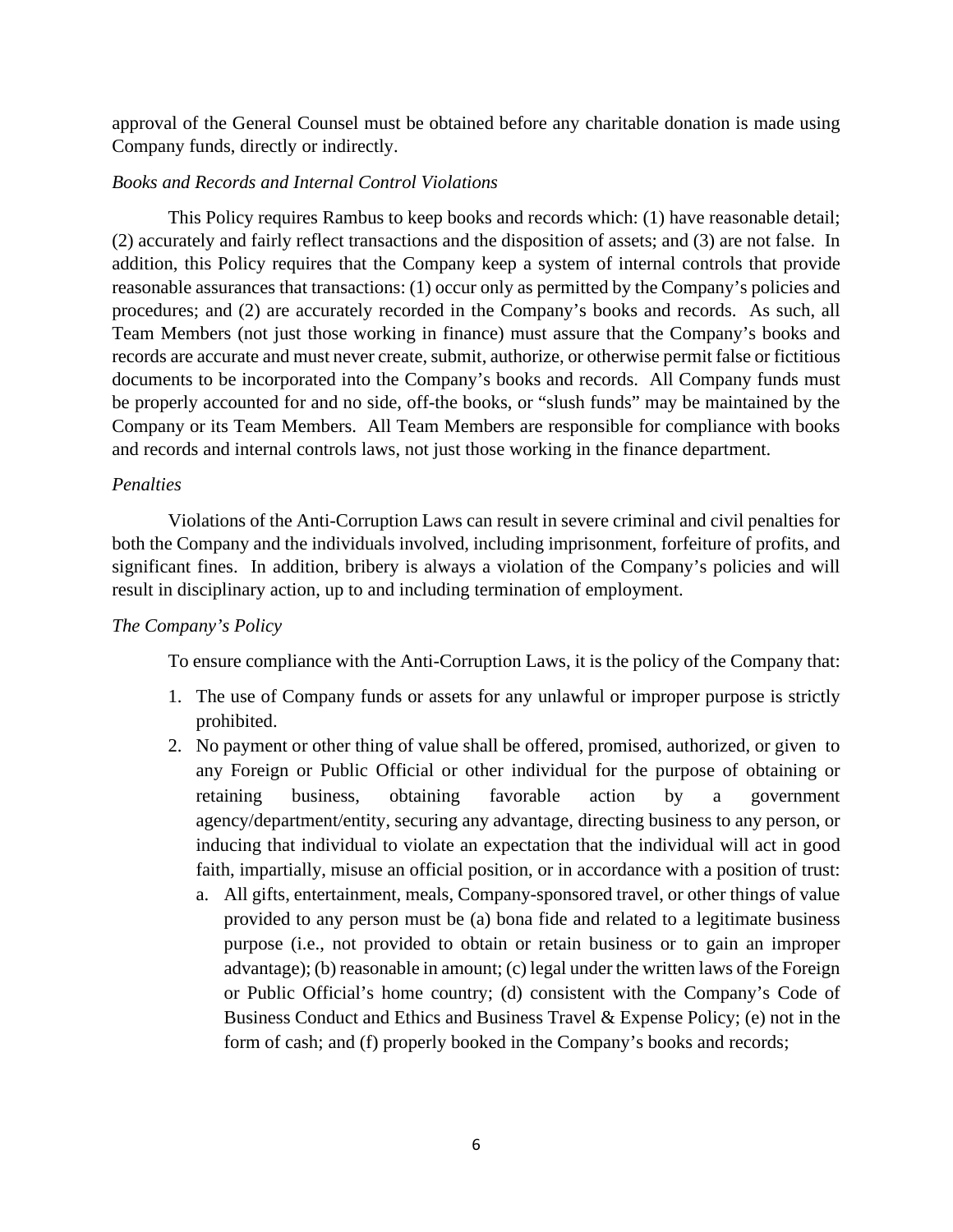- b. All gifts, entertainment, meals, Company-sponsored travel, or other things of value provided to a Foreign or Public Official must be pre-approved in writing by the Legal Department;
- c. All gifts, entertainment, meals, Company-sponsored travel, or other things of value provided to private persons do not require prior approval from the Legal Department and must be reasonable (not lavish or excessive), in good taste, related to a legitimate business purpose, in accordance with the Company's Code of Business Conduct and Ethics and Business Travel & Expense Policy, lawful under local laws, and properly booked in the Company's books and records; and
- d. Facilitating payments are prohibited.
- 3. The offer, payment, authorization, or promise to transfer in the future any Company funds, assets, gifts, or anything else of value to any Foreign or Public Official or other individual is strictly prohibited for the purpose of influencing any act or decision of any such person in his or her official capacity or to induce improper performance of any relevant function or activity.
- 4. The retention of Third-Party Representatives, such as consultants, agents, contractors, resellers, joint venture partners or any other intermediary, who may be reasonably expected to represent or act on behalf of the Company in non-U.S. jurisdictions, should occur after risk-based due diligence has been conducted and any "red flags" have been addressed by the Legal Department.
- 5. Contracts with Third-Party Representatives must contain appropriate Anti-Corruption Laws representations and warranties.
- 6. All records must truly reflect the transactions they record. All assets and liabilities shall be recorded in the regular books of account. No undisclosed or unrecorded fund or asset shall be established for any purpose. No false or artificial entries shall be made in the books and records for any reason. No payment shall be approved or made with the intention or understanding that any part of such payment is to be used for any purpose other than that described by the document supporting the payment.
- 7. Any employee who learns of or suspects a violation of this Policy should promptly report the matter according to the guidelines under "Reporting Violations or Potential Violations of this Policy" below. All managers shall be responsible for the enforcement of and compliance with this Policy.
- 8. Relevant Team Members will receive anti-corruption training on a regular basis, approximately every other year; and
- 9. A violation of this Policy may lead to disciplinary action, up to and including termination of employment.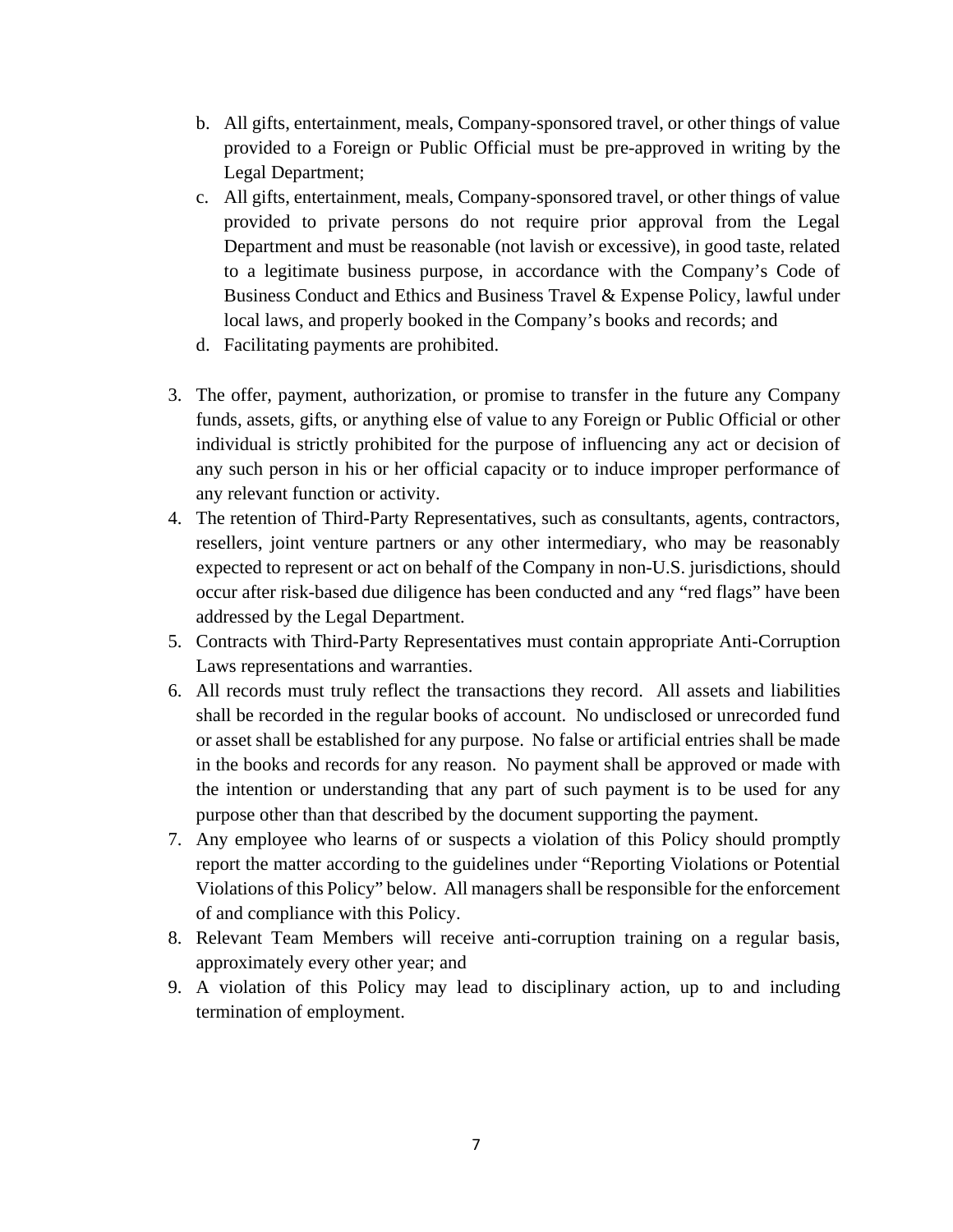#### *Reporting Violations or Potential Violations of this Policy*

If an individual suspects or becomes aware of any action related to bribery, recordkeeping or internal controls that he or she believes may be illegal, unethical or inappropriate, or otherwise in violation of this Policy, the person should immediately report the situation to the Legal Department or other member of senior management. Any manager, member of senior management, or Human Resources representative who receives a report of a potential violation of this Policy or the law must immediately inform the Legal Department.

If an individual is uncomfortable reporting a concern in person or otherwise "on the record", you may also report the concerns via the Company's confidential and anonymous whistleblower hotline web site at http://www.mysafeworkplace.com/ or by making a toll-free telephone call to 1-800-461-9330. The Company will not permit retaliation of any kind against anyone who makes a report or complaint in good faith with a reasonable basis for believing that a violation of this Policy or other illegal, unethical or inappropriate conduct has occurred. The Company encourages and highly values such good faith reporting of potential conduct that may violate Anti-Corruption Laws or related laws or regulations.